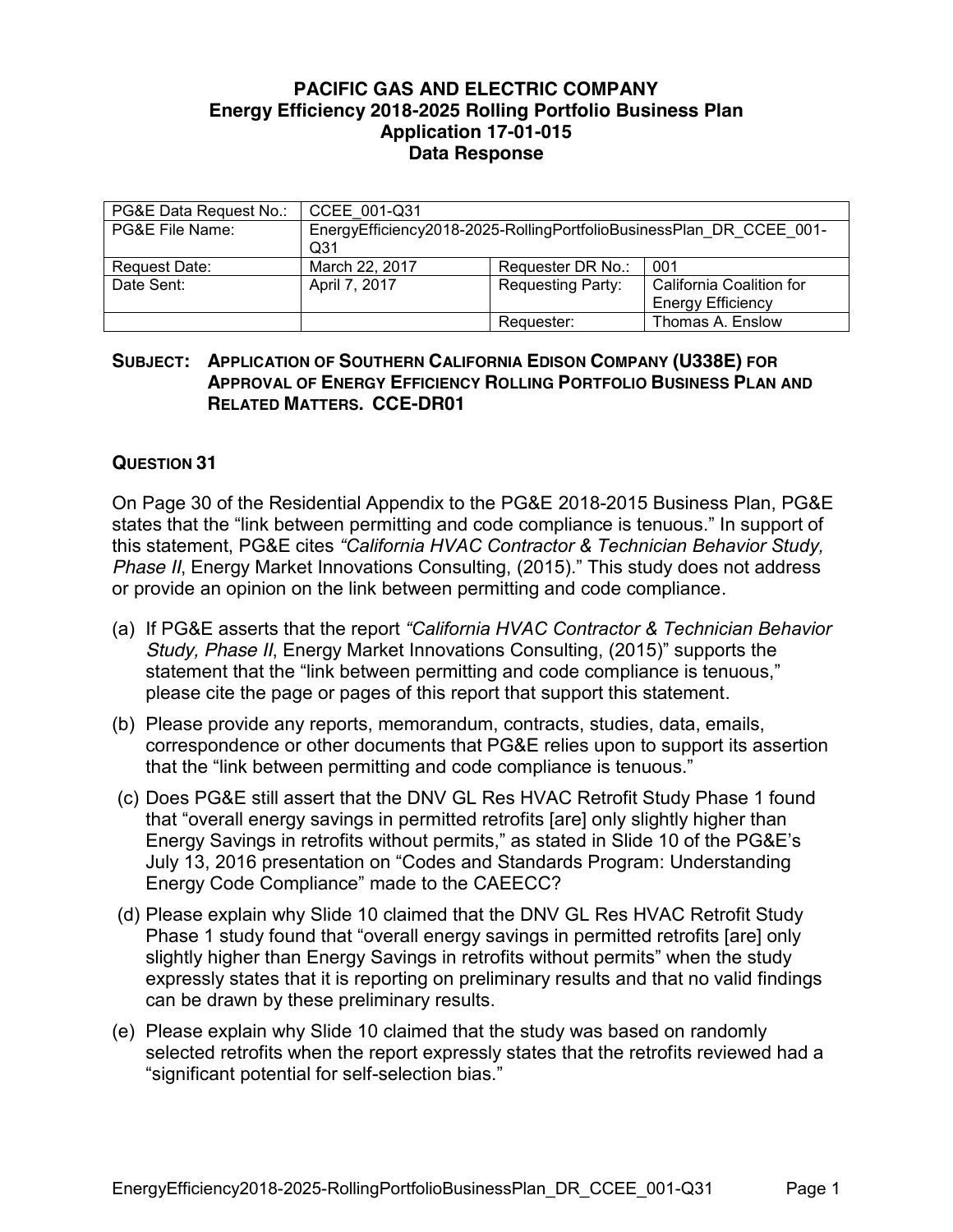- (f) Please explain why Slide 10 fails to disclose that the DNV GL Res HVAC Retrofit Study Phase 1 is limited solely to HVAC systems in single family residential homes.
- (g) Does PG&E agree that the preliminary findings in the DNV GL Res HVAC Retrofit Study Phase 1 study have no applicability to compliance rates for HVAC systems in multi-family or nonresidential buildings or to compliance rates for lighting systems or other non-HVAC energy efficiency retrofits?
- (h) Please explain why the DNV GL Res HVAC Retrofit Study Phase 1 study identified projects that pulled permits *but did not comply with Title 24 HERS verification requirements* as having complied with permitting requirements.
- (i) Please provide any reports, memorandum, contracts, studies, data, emails, correspondence or other documents related to the DNV GL Res HVAC Retrofit Study, including any documents or data related to the current status of the DNV GL Res HVAC Retrofit Study.

# **ANSWER 31**

a) PG&E appreciates that CEE discovered an error in this reference. PG&E intended to reference the HVAC 6 Draft Report (DNV GL). Please note the HVAC 6 study assesses energy code compliance, not health and safety code compliance.

b) PG&E objects to CEE's request to "provide copies of any reports, memorandum, contracts, studies, updates, data, emails, correspondence or other documents related to PG&E's assertion that the link between permitting and code compliance is tenuous under Rule 10.1 of the CPUC's Rules of Practice and Procedure because the burden, expense, or intrusiveness of that discovery clearly outweighs the likelihood that the information sought will lead to the discovery of admissible evidence The slim possibility that such documents could lead to an admissible fact does not outweigh the considerable burden of having to comb through PG&E's workforce and database to locate every item sought by CEE. Accordingly, PG&E will not provide non-final documents, notes, data, or email in response.

Notwithstanding these objections and without waiving PG&E's right to object to the admissibility of the requested information into evidence, PG&E is **attaching** the following documents: "HVAC Permitting: A Study to Inform IOU HVAC Programs", the "Results of HVAC6 Phase One Market Assessment of Residential HVAC Installations", the "Results of Phase I Market Assessment of HVAC6 Residential Partial-Compliance," and the "Draft Report: 2014 – 2016 HVAC Permit and Code Compliance Market Assessment (Work Order 6) Volume I – Report."

## c) Yes.

d) In the Phase I research, a sufficient number of customers agreed to site visits from both permitted and non-permitted sites to yield precision estimates of  $+/- 3 - 8\%$  for the Electric HVAC Installation Efficacy rate (HIE) metric that DNV GL devised to assess the energy usage performance of new HVAC installations. (See **Table 14** of "Results of HVAC6 Phase One Market Assessment of Residential HVAC Installations.") These precision estimates provide for a reasonable comparison between permitted and nonpermitted sites. This comparison did not demonstrate statistically significant differences.